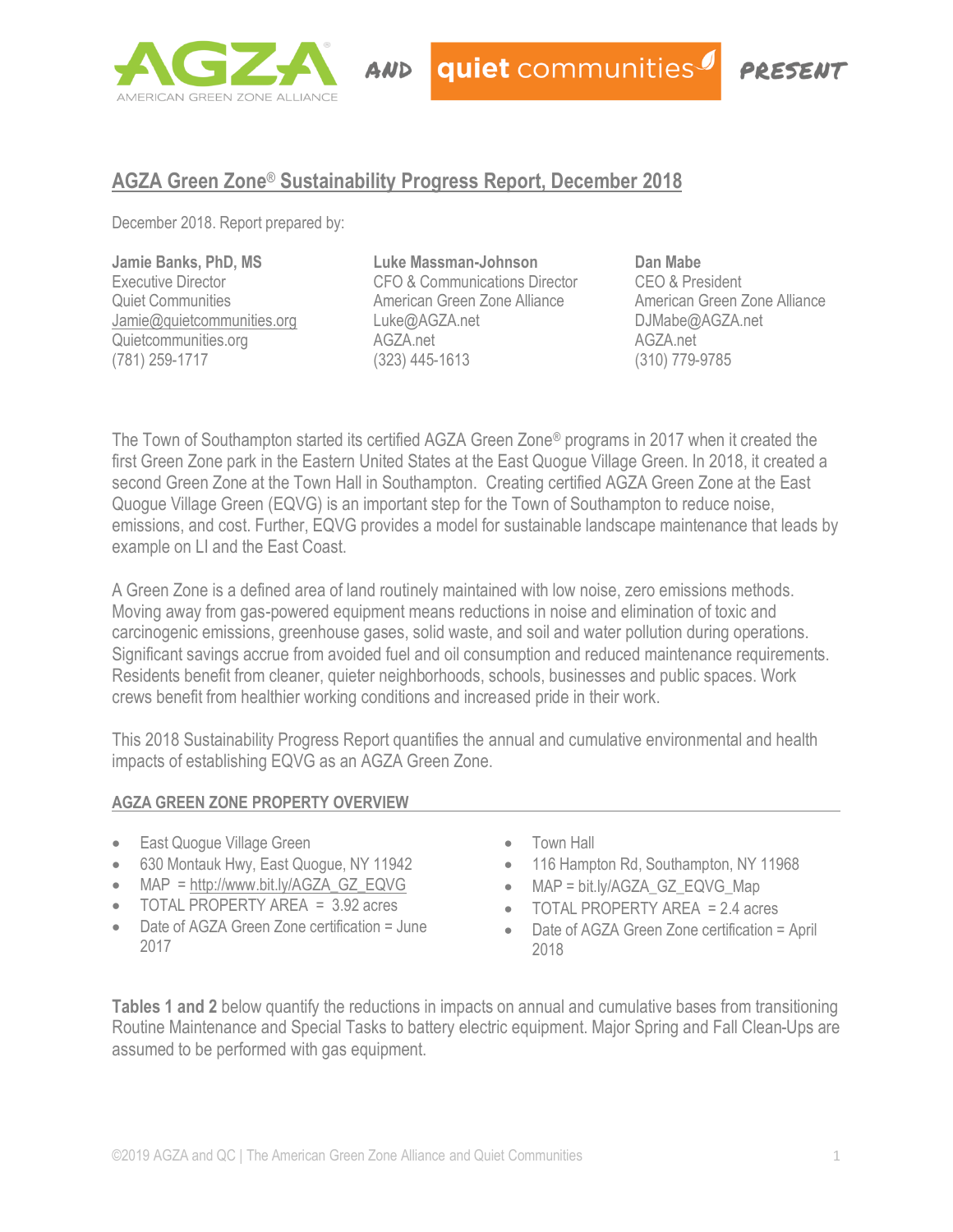|                                                         | <b>East Quogue Village</b><br>Green (June 2017) | <b>Town Hall (April</b><br>2018) | <b>Total</b> |
|---------------------------------------------------------|-------------------------------------------------|----------------------------------|--------------|
| <b>Reductions</b>                                       |                                                 |                                  |              |
| <b>Toxic and Carcinogenic</b><br><b>Emissions (lbs)</b> |                                                 |                                  |              |
| Non-Methane hydrocarbons                                | 106                                             | 93                               | 199          |
| Nitrogen oxides                                         | 16                                              | 13                               | 29           |
| Carbon monoxide                                         | 4,741                                           | 3,835                            | 8,576        |
| Fine particulate matter                                 | 13                                              | 13                               | 26           |
| <b>Greenhouse Gases</b>                                 |                                                 |                                  |              |
| Carbon dioxide                                          | 15,805                                          | 12,974                           | 28,779       |
| Noise (decibel-hours)                                   | 52,719                                          | 53,200                           | 105,019      |
| Fuel Spillage (average gallons)                         |                                                 | 1.1                              | 2.2          |
| <b>Fuel Consumption (gallons)</b>                       | 491                                             | 401                              | 892          |
| Fuel Cost (gas only)                                    | \$1,228                                         | \$1,003                          | \$2,231      |

**Table 1. Annual Reductions in Impacts Resulting from AGZA Green Zones**

### **Table 2. Cumulative Reductions Resulting from AGZA Green Zones (thru 12/31/18)**

|                                                  | <b>East Quogue Village</b><br>Green (June 2017-Dec<br>2018) | Town Hall (April -<br>Dec 2018) | <b>Total</b> |
|--------------------------------------------------|-------------------------------------------------------------|---------------------------------|--------------|
| <b>Reductions</b>                                |                                                             |                                 |              |
| <b>Toxic and Carcinogenic</b><br>Emissions (lbs) |                                                             |                                 |              |
| Non-Methane hydrocarbons                         | 159                                                         | 62                              | 221          |
| Nitrogen oxides                                  | 24                                                          | 9                               | 33           |
| Carbon monoxide                                  | 7,112                                                       | 2,569                           | 9,681        |
| Fine particulate matter                          | 20                                                          | 9                               | 28           |
| <b>Greenhouse Gases</b>                          |                                                             |                                 | 0            |
| Carbon dioxide                                   | 23,708                                                      | 8,693                           | 32,400       |
| Noise (decibel-hours)                            | 79,079                                                      | 35,644                          | 114,723      |
| Fuel Spillage (average gallons)                  |                                                             |                                 |              |
| <b>Fuel Consumption (gallons)</b>                | 737                                                         | 269                             | 1,005        |
| Fuel Cost (gas only)                             | \$1,842                                                     | \$672                           | \$2,514      |

The expansion of clean, quiet, sustainable methods of grounds maintenance within the Town, and into neighboring communities, significantly benefits the local environment and the health of citizens and animals throughout Long Island. **Thank you!**